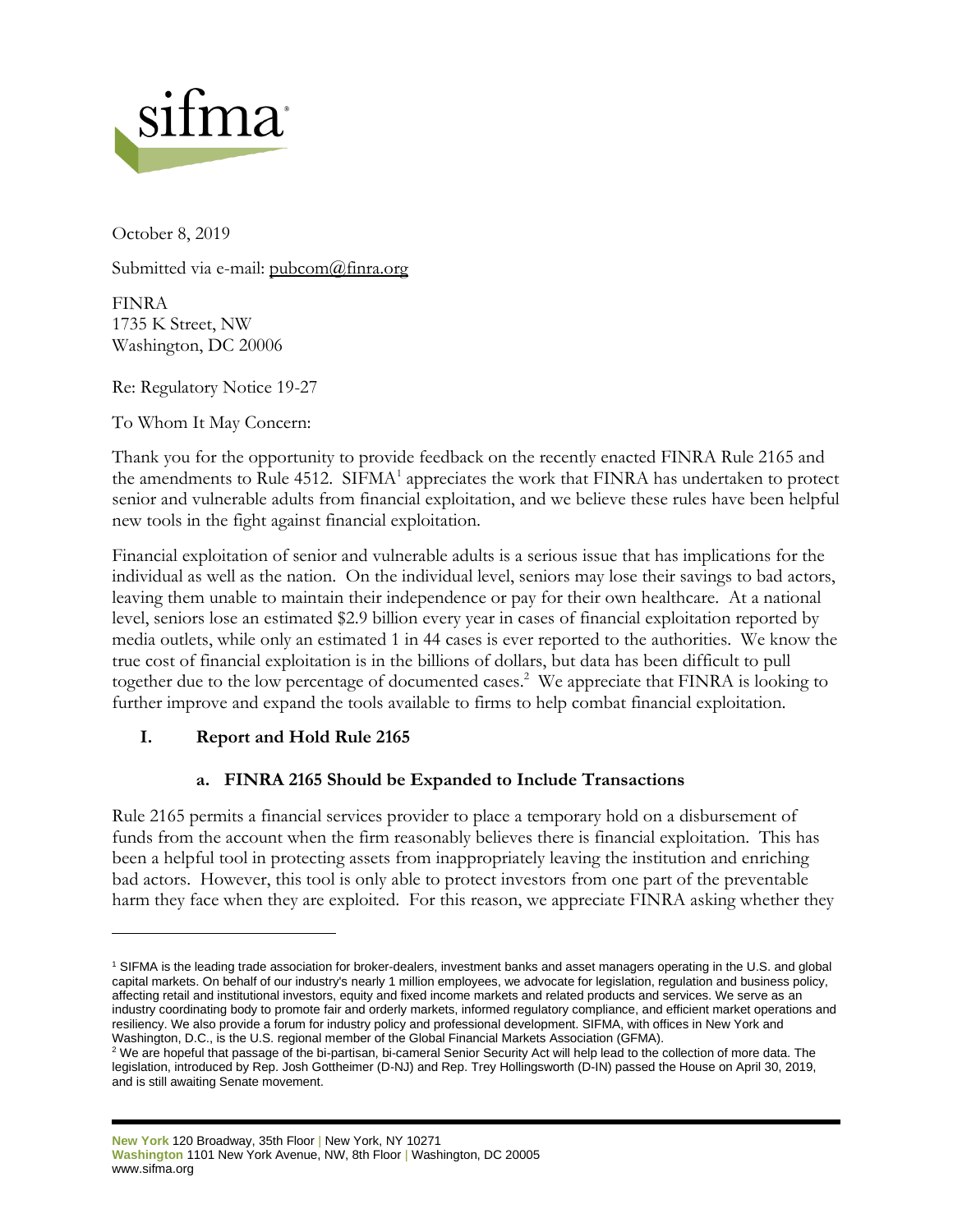should expand the rule to also protect investors from exploitative transactions. FINRA should. Expanding the rule to include transaction protections will help protect against exploitative purchases, sales or asset liquidations, which are some of the types of transactions that can lead to significant harm.

Some examples include selling out of a variable annuity which could lead to surrender charges, or an exploiter prematurely selling certain securities, which will lead to penalties assessed against the account that cannot be recovered. Exploitation of senior and vulnerable investors can result in the sale of long-held blue-chip stocks with a low tax basis, significantly increased tax liabilities, and investors being unable to repurchase advantaged shares which are no longer publicly available. Exploitative transactions can also directly endanger an investor's quality of life. One far-toocommon example that involves both exploitative sales and purchases is that of a client who is coerced into liquidating safe, income-producing investments (which may be funding their retirement or medical care) in order to invest in high-risk or volatile products to the benefit of the bad actor – generally over the objections of their financial advisor.

Bad actors continue to devise more sophisticated scams, and if we only limit protections to account disbursements then we are leaving investors more vulnerable than they need to be.

We have generally heard two concerns raised about such an expansion: 1) the impact of market movements, and 2) best execution requirements. With respect to market movements, we recognize that there may be some movement in sales or purchase prices during the period of a hold. To this end, it is important to remember that such holds are placed because of a reasonable suspicion of financial exploitation which, in most cases, would rise to the level of a civil or criminal violation if substantiated. The high likelihood that an investor is being exploited – and is facing potentially devastating financial losses – far outweighs the limited risk of a substantial market movement.

On the issue of best execution requirements, a temporary hold would be placed on a transaction before best execution requirements ever attach. While a financial institution must trade at the best price under the prevailing circumstances,<sup>3</sup> the requirements only apply during the actual buying or selling. There are many situations under current law where a broker-dealer can hold execution, including when evaluating the validity of a power of attorney<sup>4</sup> or whether there is criminal activity that needs to be prevented,<sup>5</sup> among other situations.<sup>6</sup> Further, one-third of the entire U.S.

<sup>&</sup>lt;sup>3</sup> FINRA describes the best execution obligation as using reasonable diligence to ascertain the best market for the security and buying or selling in such market so that the resultant prices are as favorable as possible under market conditions. FINRA Rule 5310 "Best Execution and Interpositioning."

<sup>4</sup> The Uniform Power of Attorney Act, which has been enacted across dozens of states specifically enumerates six instances in which a power of attorney may be rejected. One such situations, in section 120(b)(6) of the Uniform Power of Attorney Act, is when an individual has made or has knowledge of a report to APS stating a good faith belief, "that the principal may be subject to physical or financial abuse, neglect, exploitation or abandonment by the agent or person acting for or with the agent."

<sup>5</sup> 36 states have specific language in their statutes criminalizing financial exploitation, while 14 states prosecute financial exploitation under their existing criminal codes (e.g., theft, conversion, assault). Hansen, K., Hampel J., Reynolds, S., Freeman, I. "Criminal and Adult Financial Exploitation Laws in the United States: How Do the Statutes Measure Up to Existing Research?" Mitchell Hamline Law Review, Vol. 42, Issue 3, Article 3.

<sup>&</sup>lt;sup>6</sup> For more information on the importance of transaction holds and the best execution question, see SIFMA's White Paper, available at: [https://www.sifma.org/resources/submissions/senior-investor-protection-white-paper-transactions-v-disbursements/.](https://www.sifma.org/resources/submissions/senior-investor-protection-white-paper-transactions-v-disbursements/)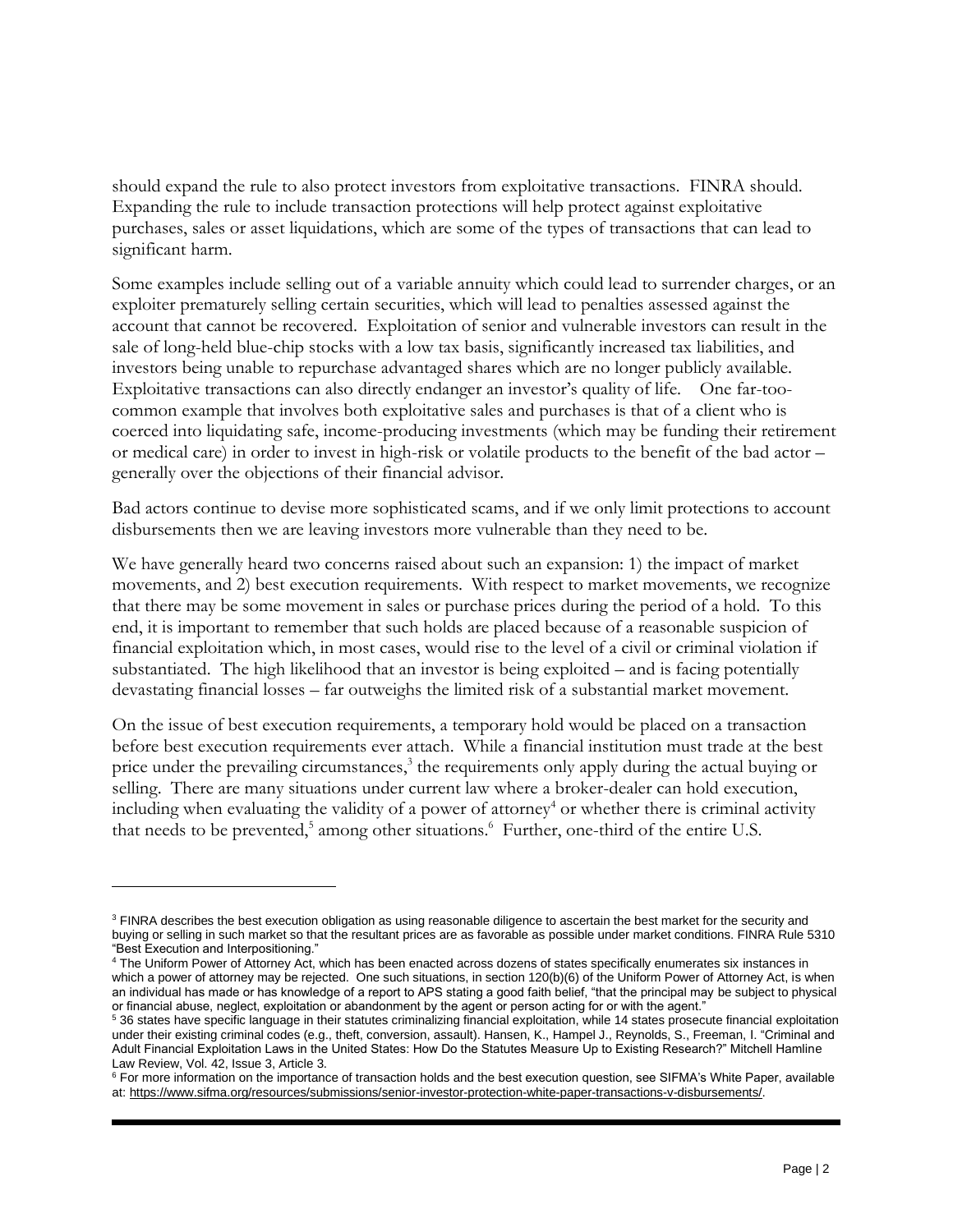population – living in 11 different states – already benefits from broader, transaction-based protections under state law.7,8

FINRA also has raised an important issue in asking whether financial institutions would like to be able to apply a hold in a situation of cognitive decline where there is no reasonable suspicion of financial exploitation. We would welcome further conversations on this topic. There would be clear benefits to our clients if we had the option to hold a disbursement or a transaction in such circumstances, although we recognize that crafting a workable regulatory solution for the wide variety of issues that could arise would likely need a separate legal framework. It is possible that other laws might also need to catch up – and work in concert with FINRA rules – to determine how best to address protecting clients who suffer from declining mental capacity. We look forward to working with FINRA to devise the right solution.

#### **b. FINRA Should Extend the Length of Time for Temporary Holds**

Currently, 2165 allows firms to place a temporary hold on an individual's account for up to 25 business days. The rule states that this period may be extended by a state agency or a court. We find that the number of days is often too short for the issues to be resolved, and that it can be difficult to obtain an extension from a state agency or a court. We propose extending the period of time to 60 business days, or, in the alternative, a period of time that is consistent with the average length of time that it would take Adult Protective Services (the most common state agency responsible for investigating these issues) to investigate a case of financial exploitation.<sup>9</sup> An extension should also be permitted whenever a firm has knowledge of an ongoing governmental investigation, as opposed to at the request of an investigating agency.

When we are reliant on others, then we are reliant on their timeframes. In some jurisdictions, the local APS has placed cases of financial exploitation on a lower priority due to resources or other limitations. Our members try to protect our clients, and document their efforts to do so, but frequently need additional time to receive feedback from an agency with investigative authority. Currently, the hold **can** be extended by state agencies – such as APS – but those agencies often are hesitant to request an extension of a hold because their investigation is ongoing, and they have not yet determined whether actionable exploitation exists. Permitting the firm to extend a hold to maintain the status quo – so long as the firm has knowledge of a state agency's ongoing investigation – would be a simple solution to this issue. APS offices are far more likely to notify a firm that an investigation is ongoing than they are to specifically request the extension of a hold. SIFMA is also advocating for changes to state laws to facilitate better communication between agencies and reporting firms, and we believe there is an opportunity for FINRA to help further educate such agencies on the use of Rule 2165.

To this end, we also request FINRA's assistance in educating as many APS offices and workers across the country as possible on these issues. While we have worked to create a positive

<sup>&</sup>lt;sup>7</sup> Based on 2010 Census numbers.

**<sup>8</sup>** Arizona, California, Kentucky, Minnesota, Mississippi, New Mexico, North Dakota, Texas, Utah, Virginia, Washington State <sup>9</sup> We would encourage FINRA to seek this information either from individual states, or from the National Adult Protective Services Association. We only have anecdotal information.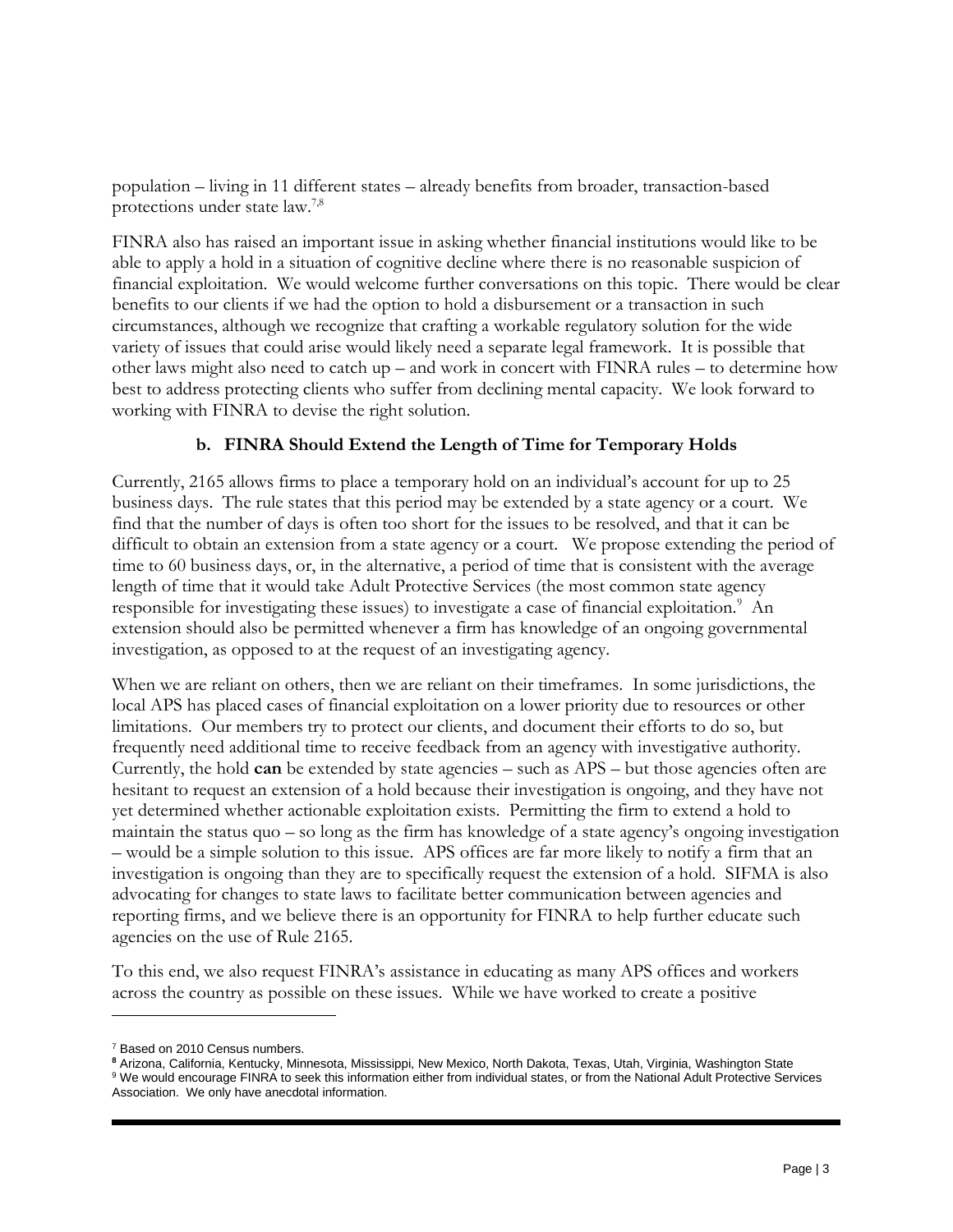relationship with the National Adult Protective Services Association, and have spoken multiple times at their Annual Conference, we know that many APS offices are not aware of the hold as a tool that firms may use to stop money from leaving an account in a situation of financial exploitation.

FINRA Rule 2165 has already played an important role in firms' senior investor protection practices. However, because a 2165 hold is only one piece of the investor protection framework, the data requested by FINRA is not immediately available. The reason for this is that it is difficult to differentiate between different "types" of holds a firm can place. Sometimes a firm may place a hold under Rule 2165, but other times a hold may be placed under a state law (particularly in states that provide transaction protections) or based on language in their client agreements – sometimes a hold may even be placed under all three. These three pieces (FINRA rules, state laws and client agreements) are beginning to come together to form a very effective, highly integrated senior investor protection legal framework that will benefit generations to come. The fact that it is difficult to separate these three types of actions from a data perspective is proof of how effectively the FINRA rules have been integrated with other laws, as well as the ongoing collaboration between FINRA, the states and the industry. Anecdotally, SIFMA is aware of several hundred 2165 holds. More important is the fact that when a firm places a hold – regardless of the type of hold – the initial suspicion of financial exploitation is overwhelmingly substantiated.

In terms of the length of the holds, we see great variance because each situation can be so unique. Some holds can be as short as one day if the firm is able to quickly determine the facts of the situation, while other holds could last several months where APS and local law enforcement need to engage.

# **II. Rule 4512**

We appreciate FINRA's creation of Rule 4512, which requires firms to request from a client the name of a trusted contact with whom the firm may communicate under certain circumstances. Some of our firms have found this request to be an opportunity to expand their conversations with their clients in very positive manners, leading to deeper discussions with the clients creating greater connections to help insulate against future exploitation.

# **III. Reporting Requirements**

The industry is concerned about bad actors filing malicious complaints against an advisor after a firm places a temporary hold on an account. We urge FINRA to consider developing a specific hold-related problem code and to release guidance that such hold-related complaints should be reportable against the firm and not be allocated to an individual advisor's Form U-4 – regardless of whether the hold was placed pursuant to Rule 2165, state laws or a firm's client agreement. This is important because an individual advisor does not have the authority to place a temporary hold and an advisor should not be penalized for actions that the firm takes – regardless of how the complaint is drafted. This would also prevent bad actors from using the threat of a complaint to try and achieve their malicious goals.